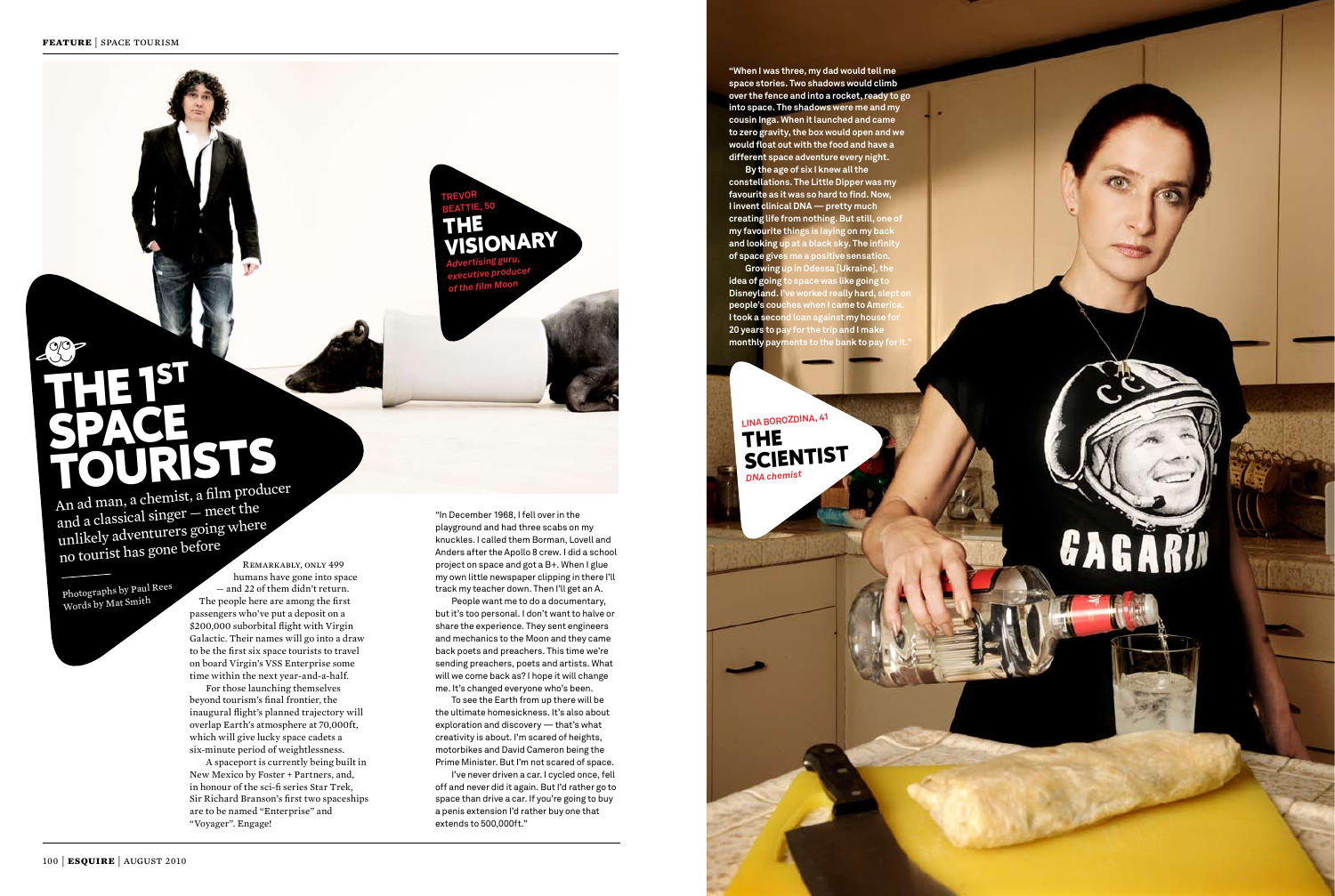**"We didn't have TV in South Africa. People say, 'Did you watch the Moon landings and wish you could go to the Moon?' I say, 'No, I wished I could have had a television.'** 

**The skull of a two-million-year-old hominid was recently discovered on the nature reserve where I grew up. Some people are calling it the missing link. It would be wonderful to take the skull of one of our early ancestors up with me.** 

**Because of my interest in fossils, I tend to think about the probability of life on other planets and how it might have evolved — there are so many permutations. But space is so vast, it may be another million years before we can travel the kinds of distances needed to find it. It's going to be hilarious in 30 years to hear people say, 'You went up in that old contraption?' It will seem so unsophisticated compared to what could happen in our lifetimes.** 

**People ask if it's acceptable to spend this amount of money when people are starving. You have to be a politician to change that. But we are setting up a foundation that will lead to benefits. The fact that people can afford to fly today came from the Wright brothers risking their lives. That's how progress comes about."**





"I wanted to be an astronaut ever since I read the Tintin book, Destination Moon. I got a high-powered radio when I was young and would listen to the voices on the space shuttle as it passed overhead — tedious stuff like 'Dump the main oxygen valve' or 'Have you done your laundry?'

I tried to be an astronaut, but I had contact lenses and the RAF wasn't interested. So that was the end of the dream. And then along came Virgin. And all I've done since is worry about it.

The centrifuge put the fear of God into me. My vision went black and white, then it started tunnelling in black from both sides. I was fighting like hell to stay conscious. I'd like a space suit I could wear at a New Year's party and not look like a total wanker. I sold some investments to pay for the flight. The remaining ones halved in value, so it would have evaporated anyway."

**GEORGE DUFFIELD, 37** THE PRODUCER *Film impresario an<sup>d</sup>*

*environmental <sup>p</sup>hilanthropist*

"Going into space means an awful lot to me because I was so intimately involved with Nasa, detecting life on other planets in the Sixties. That's when I began thinking how wonderful it would be to go up there myself.

The training has not been all that onerous. I normally walk five miles a day at a good speed and found the centrifuge training more interesting than unpleasant. The noise overwhelmed one's senses to the point where you could almost not notice the g-forces. I spent a lot of my time at sea under appalling conditions in small landing craft in the Second World War. Everybody was sick and some unconscious, but it didn't affect me, so I don't think the flight will bother me.

A lot of well-intentioned Greens disapprove, but I think they're wrong. Anything that dilutes the spirit of adventure is bad. I see this vehicle as the forerunner in a new way of travelling around the world that will be the greenest way of all, because the only fuel you'll use is to get up. The rest of the way it will coast ballistically."



**JAMES LOVELOCK, 90**

THE VETERAN *Scientist, futurologist and alien hunter*